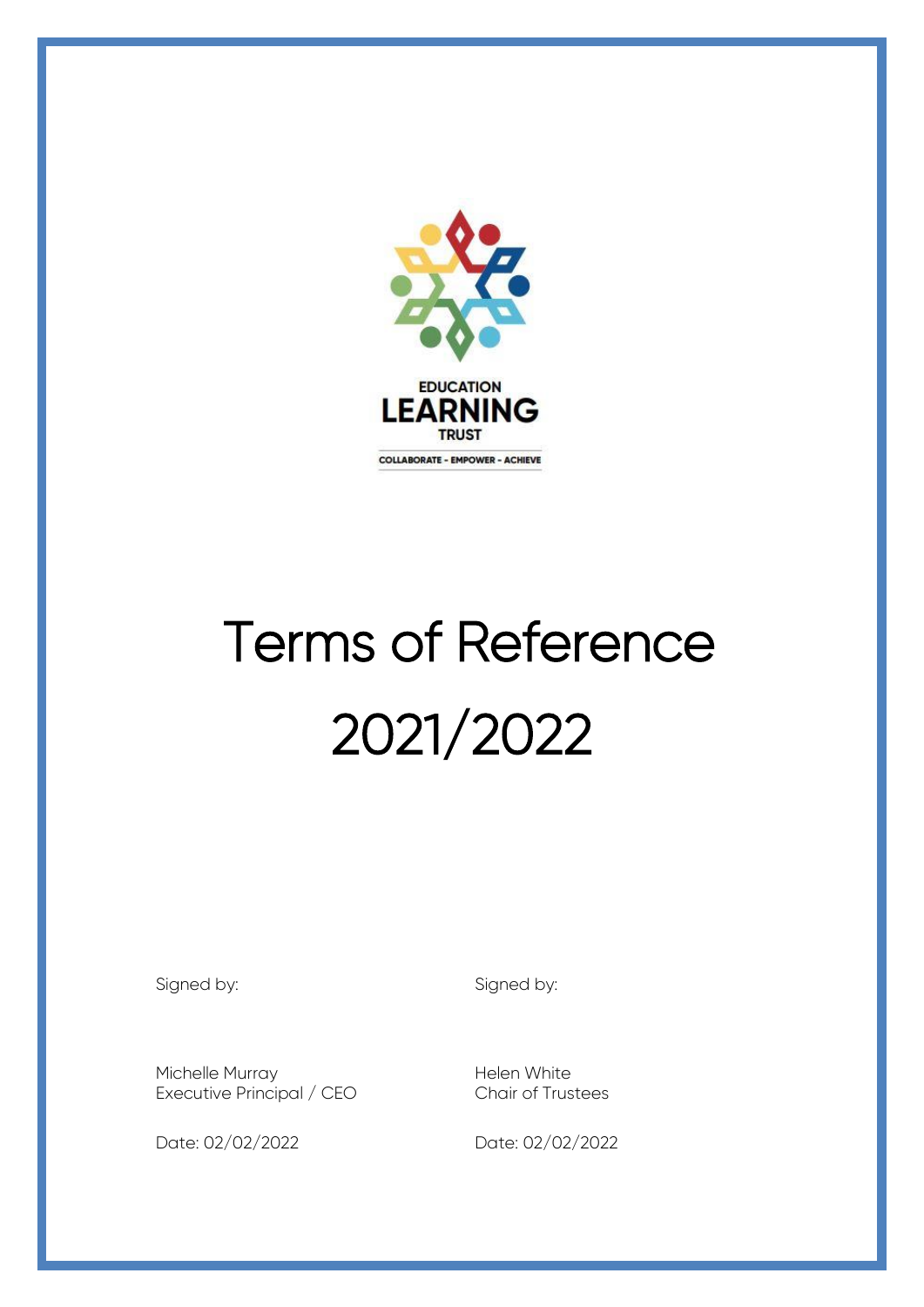

# Revision History

| Date              | Document<br>Version | <b>Document Revision History</b>                                                                                                                                                 | Document Author / Re-<br>viser                                                     | <b>Document Approver</b>                                             |
|-------------------|---------------------|----------------------------------------------------------------------------------------------------------------------------------------------------------------------------------|------------------------------------------------------------------------------------|----------------------------------------------------------------------|
| 25.07.2017        | 1.0                 | Document prepared for ratification by<br>Trust board.                                                                                                                            | S Foster                                                                           | <b>Trust Board</b>                                                   |
| 18.10.18          | 1.1                 | Updated document prepared for review<br>by Trust Board                                                                                                                           | J Evans                                                                            | <b>Trust Board</b>                                                   |
| 25/09/2019        | 1.2                 | Document annual review.<br>Reformatting, no significant changes.<br>then circulated to staff and AGBs                                                                            | J Jones, SBM                                                                       | <b>Trust Board 25/09/19</b>                                          |
| September<br>2020 | 1.3                 | Document annual review.<br>No changes<br>Circulated to Admin Manag-<br>ers/Headteachers on 11/10/20 to circu-<br>late to staff and AGBs.                                         | J Jones, ELT Primary<br><b>SBM</b>                                                 | Approved on 11/10/20<br>following Trust Board<br>meeting on 25/09/20 |
| November<br>2020  | 2.0                 | Addition of the terms of reference for<br>the committees of the Trust Board. De-<br>veloped by the Trustees<br>Circulated to staff & 07/12/2020 &<br>AGBs.                       | ELT Trustees/ J Jones,<br><b>ELT Primary SBM</b>                                   | <b>Trust Board</b><br>03/12/2020.                                    |
| September<br>2021 | 2.1                 | Annual review.<br>No significant changes.<br>Circulated to Schools 19/10/2021                                                                                                    | J Jones, HR and Com-<br>pliance Manager/M<br>Murray CEO and H<br><b>White CofT</b> | Trust Board 05/10/2021                                               |
| December<br>2021  | 2.2                 | Removed clause stating employees<br>cannot be coopted governors.<br>Added Interim arrangements for AGB<br>CoGs and Trustees<br>Added - review of Risk Register all sec-<br>tions | H White, Chair of Trus-<br>tees/J Jones HR &<br>Compliance Manger                  | Trust Board 15/12/2021<br>Final Approval<br>10/01/2022               |
| February 2022     | 2.3                 | Composition of Remuneration commit-<br>tee amended.                                                                                                                              | J Jones HR and Com-<br>pliance Manager                                             | <b>Trust Board</b><br>02/02/2022                                     |

# **Contents**

| ELT Terms of Reference V2.3 February 2022 | $1$  Paqe |
|-------------------------------------------|-----------|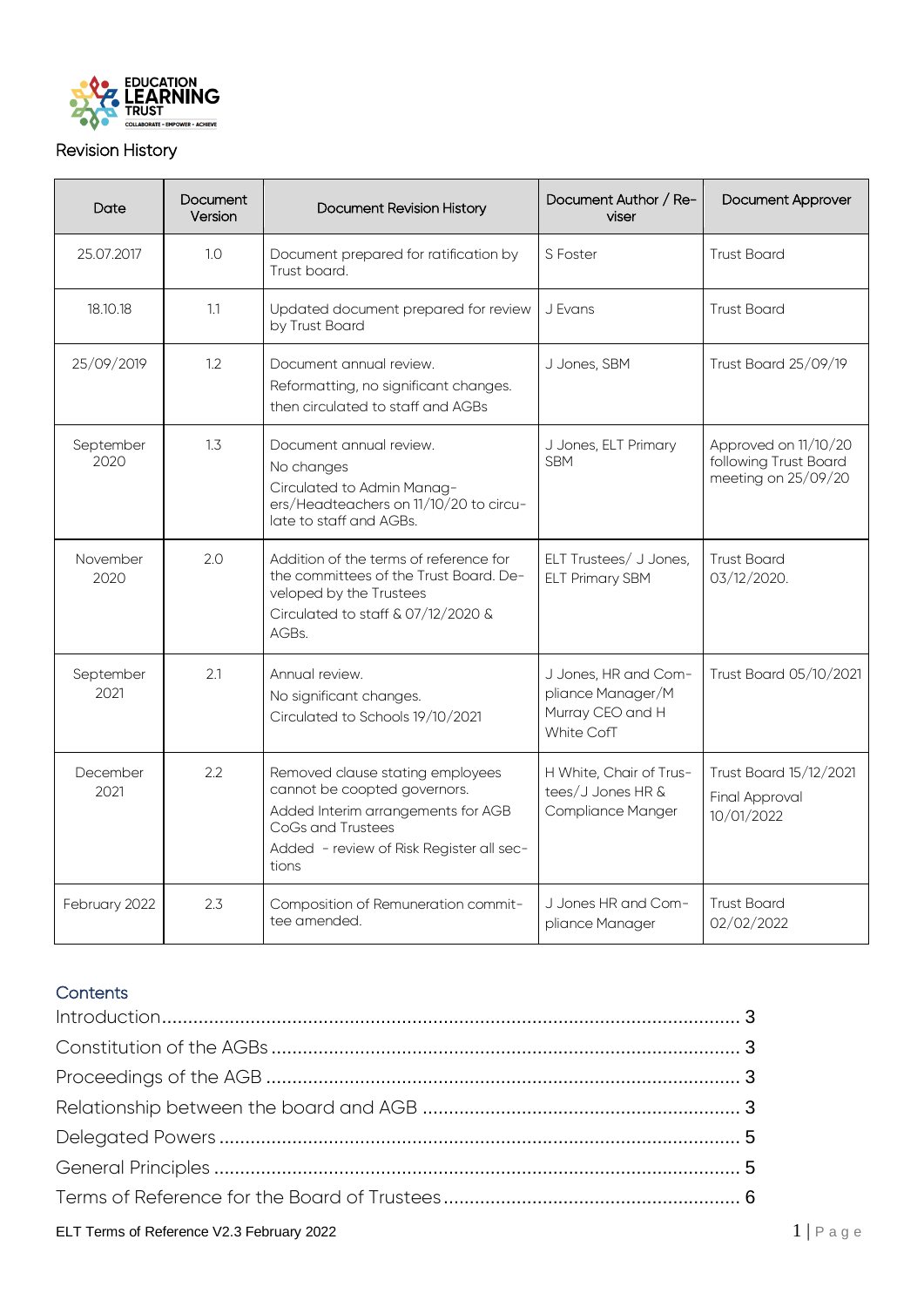

| Terms of reference for the Finance, Resources, Audit and Risk Committee 7  |  |
|----------------------------------------------------------------------------|--|
|                                                                            |  |
|                                                                            |  |
|                                                                            |  |
|                                                                            |  |
|                                                                            |  |
|                                                                            |  |
|                                                                            |  |
|                                                                            |  |
| Terms of reference for the Standards & Curriculum Committee  11            |  |
|                                                                            |  |
|                                                                            |  |
|                                                                            |  |
|                                                                            |  |
| Terms of reference for the Leadership and Succession Planning Committee 12 |  |
|                                                                            |  |
|                                                                            |  |
|                                                                            |  |
|                                                                            |  |
|                                                                            |  |
|                                                                            |  |
|                                                                            |  |
|                                                                            |  |
|                                                                            |  |
|                                                                            |  |
|                                                                            |  |
|                                                                            |  |
|                                                                            |  |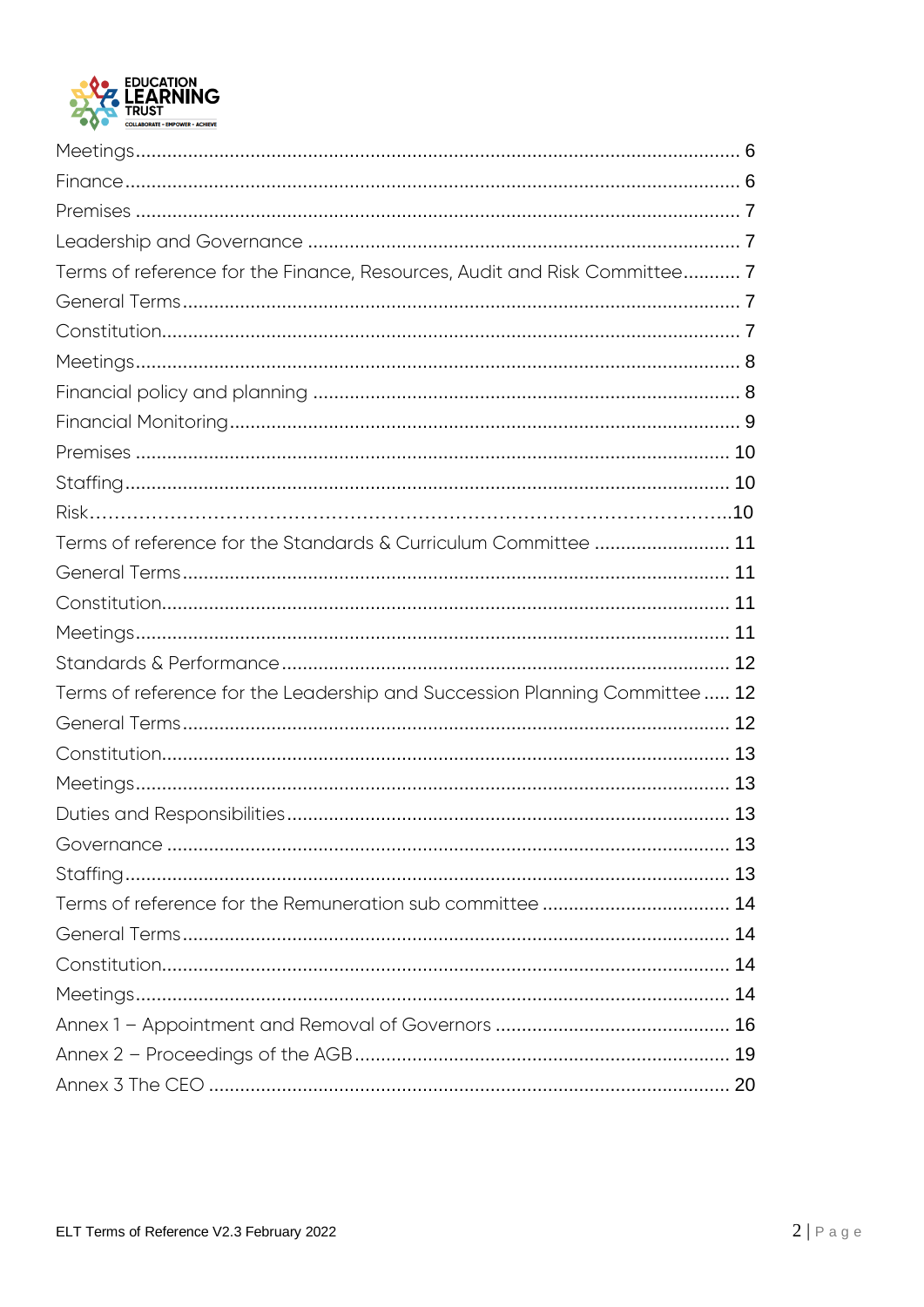

#### Introduction

Education Learning Trust (the "Trust") is governed by a Board of Trustees (the "Trustees") who are accountable to the Department for Education and have overall responsibility and ultimate decision-making authority for all the work of the Trust, including the establishing and running of the academies operated by the Trust.

Gatley Primary School, Meadowbank Primary School, Bredbury Green Primary School, Werneth School and The Kingsway School are currently operated by the Trust.

In order to assist with the discharge of their responsibilities, the Trustees have established an Academy Governing Body ("AGB") for each of the academies. The AGB shall be a committee established pursuant to Articles 100 to 104 (inclusive) of the Articles of Association of the Trust (the "Articles").

The Trustees may review these terms of reference at any time but shall review them at least annually. These terms of reference may only be amended by the Board of Trustees.

### Constitution of the AGBs

Members of the AGB shall be known as "governors".

The Trustees have the right to appoint such persons to the AGB as they shall determine from time to time.

Subject to clause 2.2, the composition of Academy Governing bodies for the academies shall be as follows:

- the Headteacher of the School (or the CEO if no such person is appointed);
- up to 1 staff governor;
- at least two parent governors; and
- up to 7 co-opted governors.

The procedure for the appointment and the removal of governors shall be as set out in Annex 1.

### Proceedings of the AGB

The proceedings for meetings of the AGB shall be as set out in Annex 2. Relationship between the board and AGB

The AGB shall in carrying out its role:

- promote high standards and aim to ensure that students and pupils are attending a successful school which provides them with a good education and supports their well-being;
- be responsible to the Trustees for its actions and follow the expectations of governors as laid down by the Trustees;
- aim to establish that it is competent, accountable, independent and diverse that promotes best practice in governance;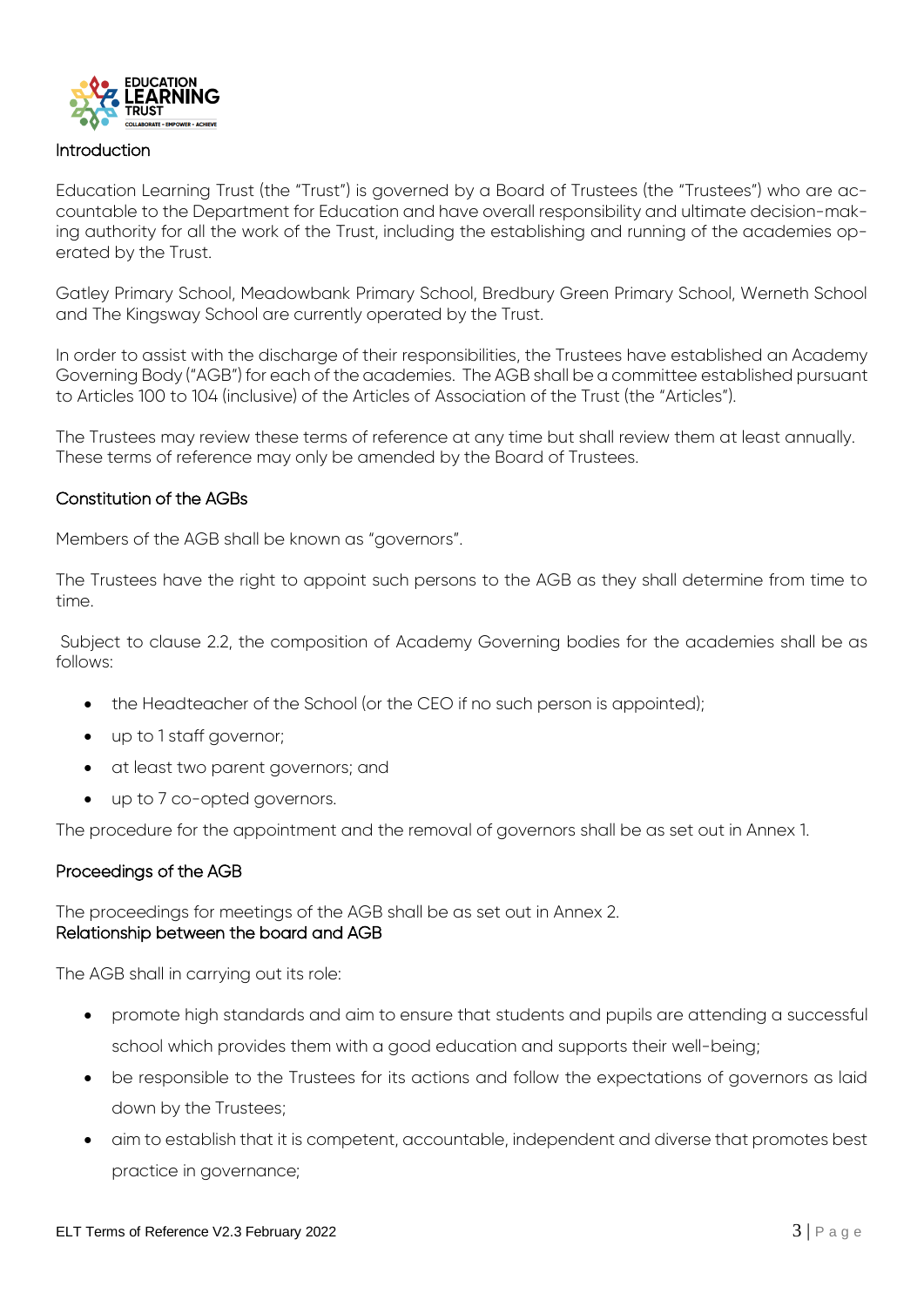

 aim to ensure that its governors promote and uphold high standards of conduct, probity and ethics, in keeping with the Nolan principles of public life;

The Trustees shall support the work of the AGB by:

- setting a clear strategic vision to allow the AGB to set and achieve its own aims and objectives within such vision;
- ensuring that systems are put in place to allow the governors to be presented with timely and good data to allow the AGB to analyse School performance in order to support and challenge the Headteacher and the senior leadership team of the School; and
- ensuring that the governors have access to high quality training.

Without prejudice to the Trustees, other rights to remove any governor and the Trustee's rights to amend these terms of reference at any time, where the Trustees have concerns about the performance of an AGB they may amongst other actions:

- require the relevant AGB to adopt and comply with a governance action plan in such form as determined by the Trustees;
- suspend or remove any or all of the matters delegated to the AGB;
- suspend or remove any or all of the governors of the relevant AGB;

The Trustees may require a governance action where:

- the School has a deficit budget (both revenue and capital) in excess of £50,000;
- the school has excessive reserves.
- the school has been rated by Ofsted as 'Requiring Improvement' or 'Inadequate';
- there has been a serious breach of Trust policies.

The Trustees may vary the matters delegated where:

- the AGB act outside its delegated powers and limitations;
- the AGB are in breach of these terms of reference;
- there has been a serious breach of Trust policies.

The Trustees may remove governors where:

- the School is in [material] breach of its funding arrangements;
- the AGB is in material breach of these terms of reference or has persistently breached these terms of reference.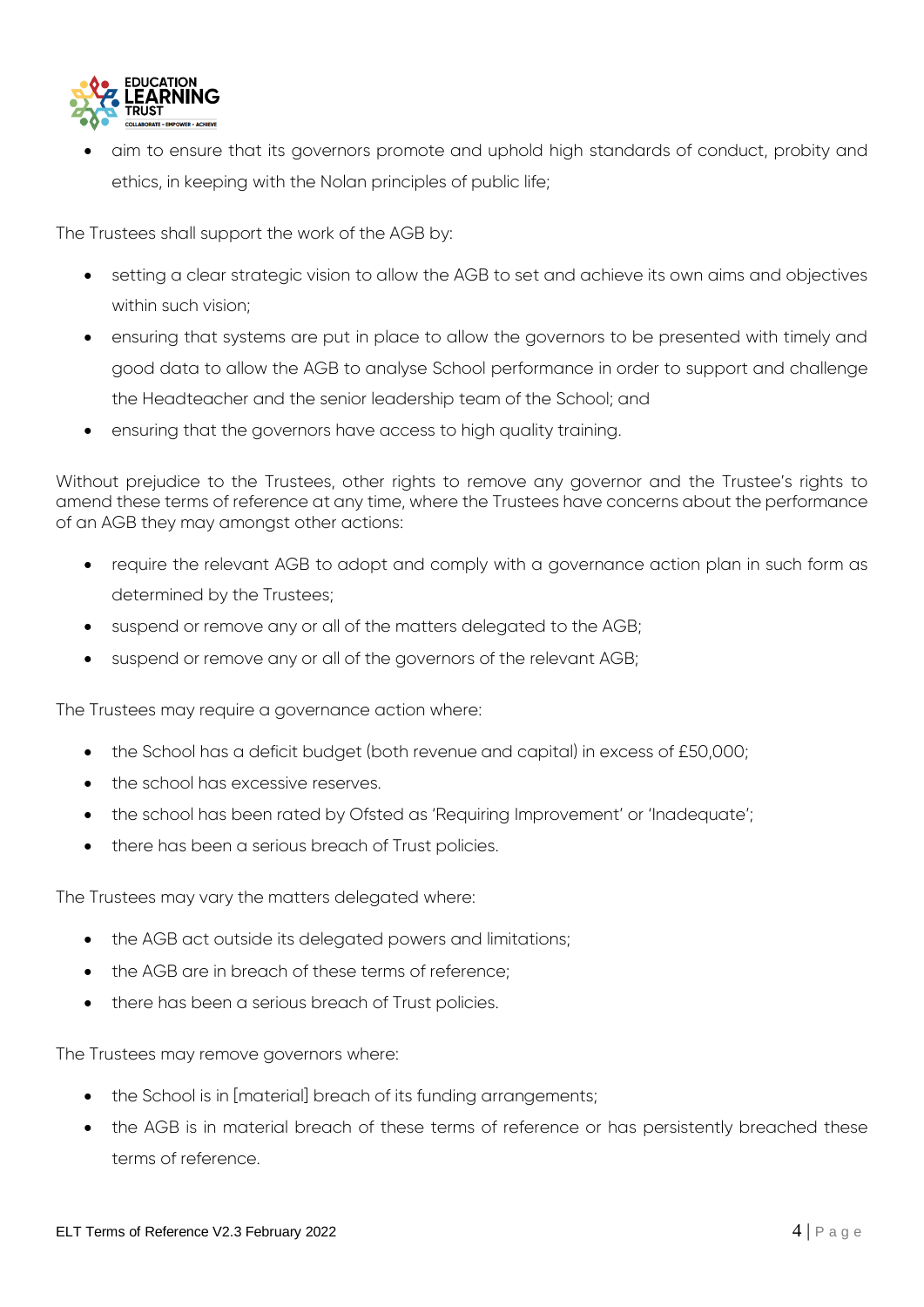

The circumstances listed in the last three paragraphs are illustrative only and shall not limit the rights of the Trustees to suspend or remove any or all of the matters delegated to the AGB.

# Delegated Powers General Principles

In the exercise of its delegated powers and functions, the governors of the AGB shall:

- ensure that the School is conducted in accordance with the objects of the Trust, the terms of any trust governing the use of the land which is used for the purposes of the School, any agreement entered into with the Secretary of State for the funding of the School and these terms of reference;
- promptly implement and comply with any policies or procedures communicated to the AGB by the Trustees from time to time;
- review its own policies and practices on a regular basis, in view of any advice or recommendations made by the Trustees;
- work closely with the Trustees and act with integrity, objectivity and honesty in the best interests of the Trust and the School;
- be open about decisions and be prepared to justify those decisions;
- keep confidential all information of a confidential nature obtained by them relating to the School and the Trust; and
- adopt financial prudence in managing the financial affairs of the Trust in so far as these relate to the School and are delegated to them.

Each governor shall be required to take part in regular self-review and is accountable for meeting his own training and development needs. It is a governor's responsibility to consider if, and raise any concerns where, he feels that appropriate training and development is not being provided.

Governors shall be expected to report to the Trust against KPIs which have been set for the School and provide such data and information regarding the business of the School and the pupils attending the School as the Trustees may require from time to time.

Annex 3 sets out the powers retained by the Trustees in the Scheme of Delegation, the powers delegated to the CEO, the AGB of the School and the Headteacher of the School.

For the avoidance of doubt, where a power is not expressly delegated to the CEO, the AGB or Principal it will be deemed to have been retained by the Trust regardless of whether it is specified in the Scheme of Delegation.

The Scheme of Delegation may be reviewed by the Trustees at any time but shall be reviewed at least annually. Trustees reserve the right to remove or alter any delegation at any time, whilst having due regard to, but not being bound by, the views of the AGB.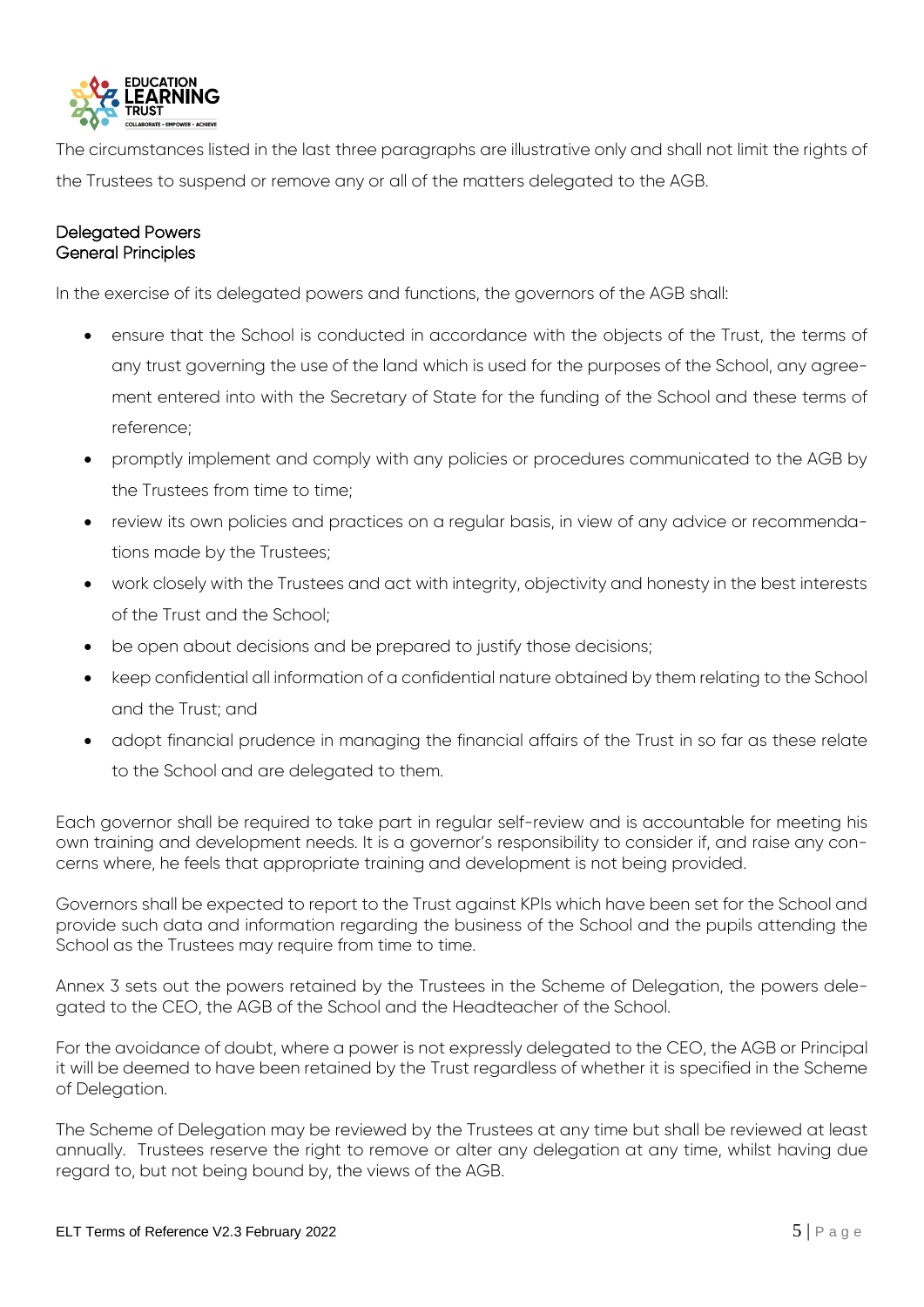

Notwithstanding the application of any provision of these terms of reference, if the Chair of the AGB or the Vice Chair, is of the opinion that a matter of urgency exists and a delay in exercising the function would likely be seriously detrimental to the interests of the School, any pupil or their parent or a person who works at the School, then they may exercise any function of the AGB which can be delegated to an individual or any function relating to the exclusion of pupils after consultation with the CEO and the Chair of the Trustees.

## Terms of Reference for the Board of Trustees

The trustees are responsible for the general control and management of the administration of the trust, and in accordance with the provisions set out in the memorandum and articles of association and its funding agreement. It is legally responsible and accountable for all statutory functions, for the performance of all schools within the trust and must approve written scheme of delegation of financial powers that maintains robust internal control arrangements .In addition it must carry out the three core governance functions:

- 1. Ensure clarity of vision ethos and strategic direction
- 2. Hold the executive to account for the educational performance of the trust's schools and their pupils ,and the performance management of staff
- 3. Oversee the financial performance of the trust and make sure its money is well spent.

## Meetings

- the Trust Board will meet five times a year plus an AGM.
- in the absence of the chair, the vice chair or the trust board shall be an acting chair for that meeting
- in the absence of the governance professional the Trust Board shall choose a clerk for that meeting from among their number.
- the draft minutes of each meeting will be circulated with the agenda and any relevant documents for the next ordinary meeting of the trust 10 days before the meeting and will be presented at that meeting by the chair (or in their absence the vice chair of the Test Board).
- any decisions taken must be determined by a majority of votes of trustees present, but no vote can be taken unless a majority of those present are trustees.

### **Finance**

- to ensure that the trust has in place all of the financial policies and procedures required of a multi academy trust as laid out in the Academy Trust Handbook.
- to establish and maintain a three-year financial plan, taking into the account priorities of the School Improvement Plan, roll projection and signals from central government and (if applicable) the LA regarding future years' budgets, within the constraints of available information.
- to comply with all ESFA requirements including annual budget submission timetable.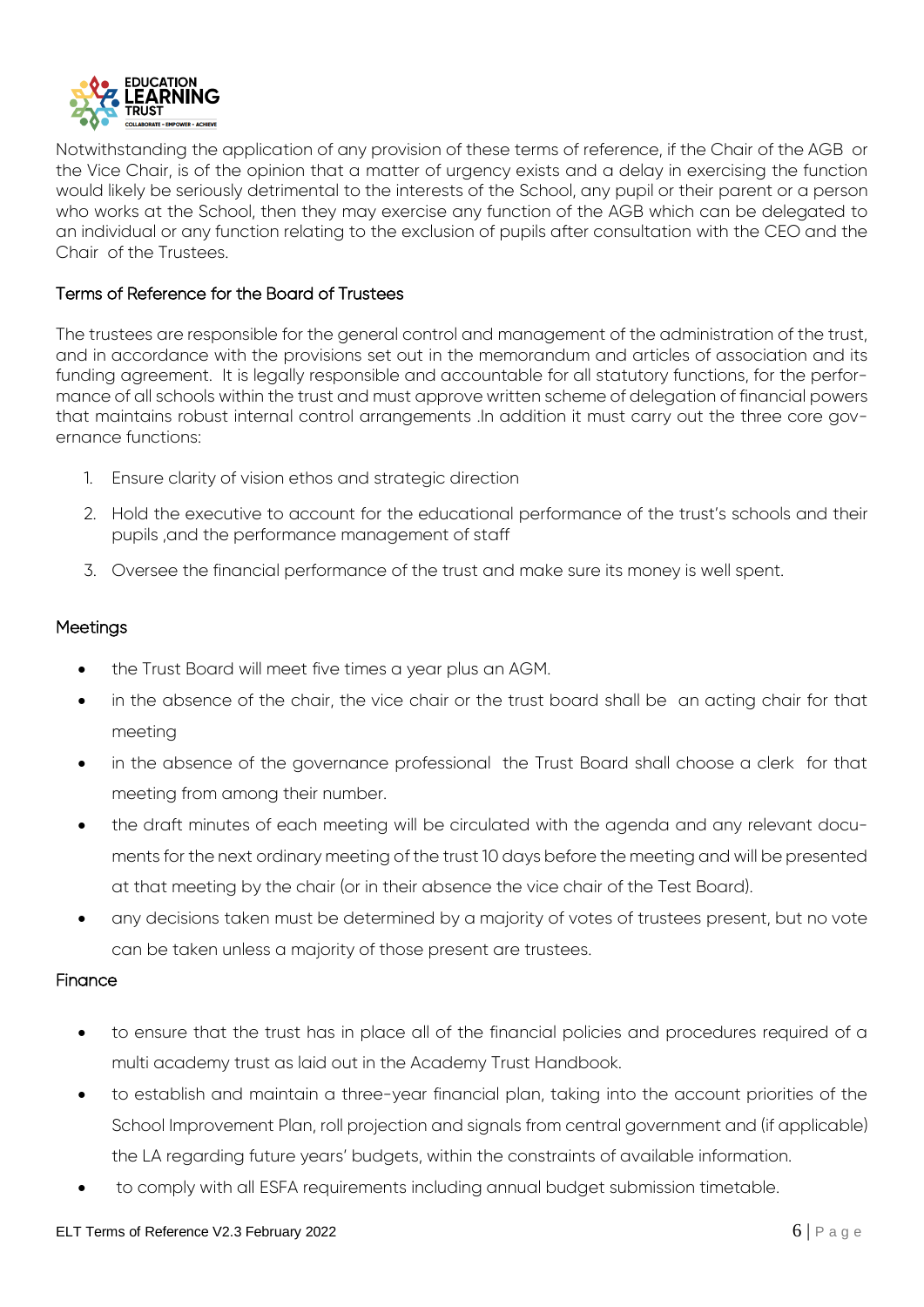

 to promote the use of Integrated Curriculum Financial Planning (ICFP) within the Trust to review school's financial and resource management planning, and use against its widest curriculum.

## Premises

 to select a project committee where necessary to oversee any premises developments including matters relating to health and safety.

## Leadership and Governance

- to develop an annual plan to ensure that the Trust Board and its Committees including Academy Governing Boards, effectively deliver statutory responsibilities and core functions
- ensure that the Strategic Plan aligns with the Trust's vision and ethos of collaboration, empowerment and achievement
- strategic Leadership
- ensure that the Strategic Plan aligns with the Trust's vision and ethos of collaboration, empowerment and achievement
- to ensure that the Trust is staffed sufficiently for the fulfilment of the school's development plan and the effective operation of the school.
- to review annually the role of the sub committees own performance ,constitution and terms of reference the terms of reference.

# Terms of reference for the Finance, Resources, Audit and Risk Committee General Terms

- to act on matters delegated by the full trust board
- to liaise and consult with other committees where necessary.
- to contribute to the School Improvement plan and the trusts strategic plans
- to consider safeguarding and equalities implications when undertaking all committee functions.
- to review the risk register for all areas of responsibility on termly basis

# Constitution

The membership will consist of:

- the Chair or vice chair of the trust board
- $\bullet$  the trust CEO
- $\bullet$  the DFO
- two trustees

Other parties may be invited to attend all or part of the meeting as appropriate.

#### ELT Terms of Reference V2.3 February 2022 **7** | P a g e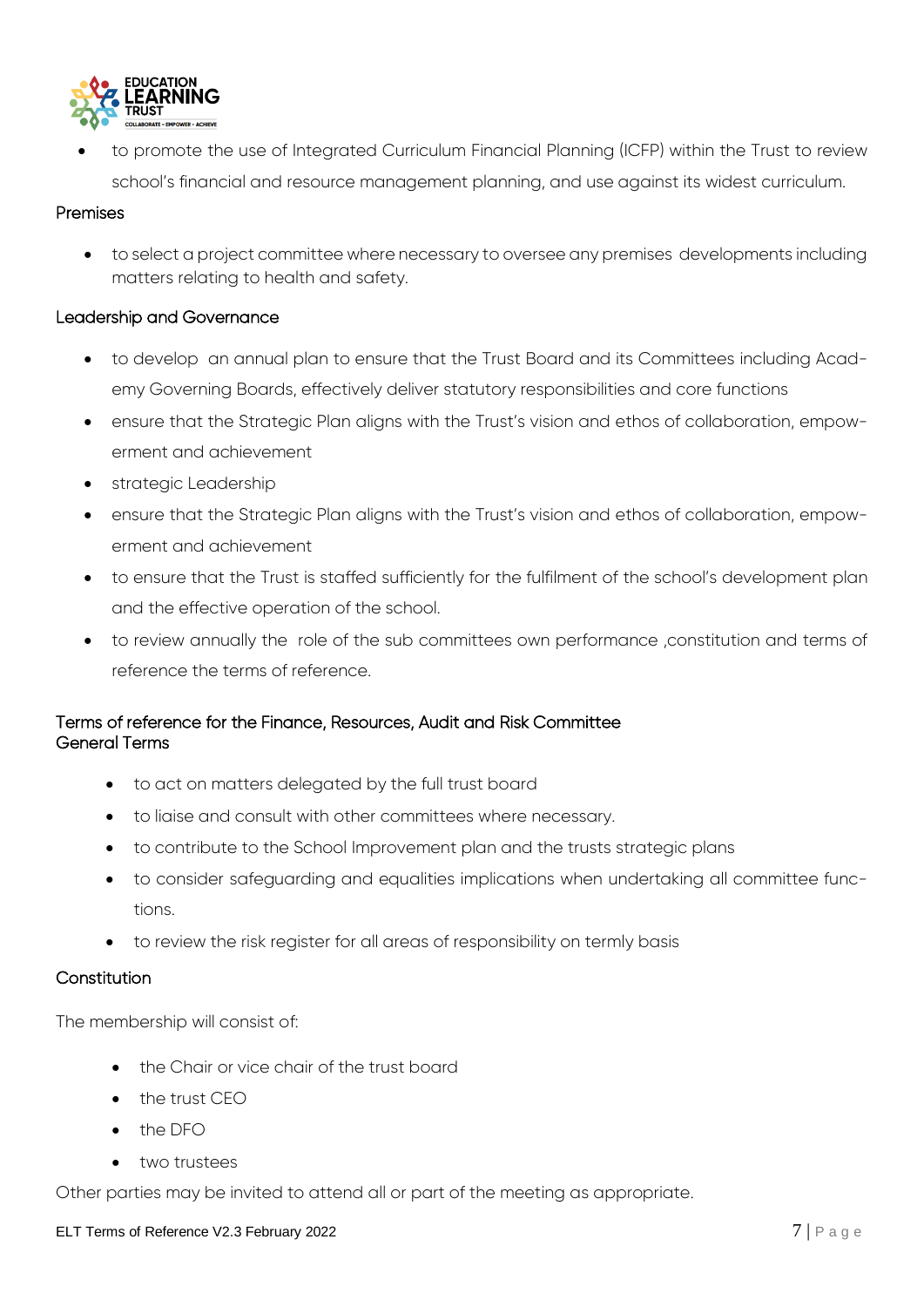

# **Meetings**

- the Committee will meet at least half-termly.
- in the absence of the chair, the committee shall choose an acting chair for that meeting from among their number.
- in the absence of the governance professional , the committee shall choose a clerk for that meeting from among their number.
- the draft minutes of each meeting will be circulated with the agenda for the next ordinary meeting of the trust and will be presented at that meeting by the chair (or in their absence another member of the committee).
- any decisions taken must be determined by a majority of votes of committee members present and voting – but no vote can be taken unless a majority of those present are trustees.

# Financial policy and planning

- to produce and monitor all of the financial policies and procedures required of a multi academy trust as laid out in the Academy Trust Handbook.
- to present to the Trust Board all additional financial policies, including a charging and remissions policy for approval.
- to review and monitor all additional finance polices.
- to develop and maintain a three-year financial plan, taking into the account priorities of the School Improvement Plan, roll projection and signals from central government and (if applicable) the LA regarding future years' budgets, within the constraints of available information.
- to present the three year plan to the Trust Board for discussion and approval
- to use Integrated Curriculum Financial Planning (ICFP) to review school's financial and resource management planning, and use against its widest curriculum to ensure efficiency in resource management.
- to draft and propose to the Trust Board for adoption an annual school budget taking into account the priorities of the School Improvement Plan.
- to recommend decisions in respect of service level agreements.
- to ensure that sufficient funds are set aside for pay increments as set out in the Pay Policy and as recommended by the CEO.
- to advise the board on relevant developments relating to pay and pensions
- to ensure spending decisions reflect value for money, regularity and propriety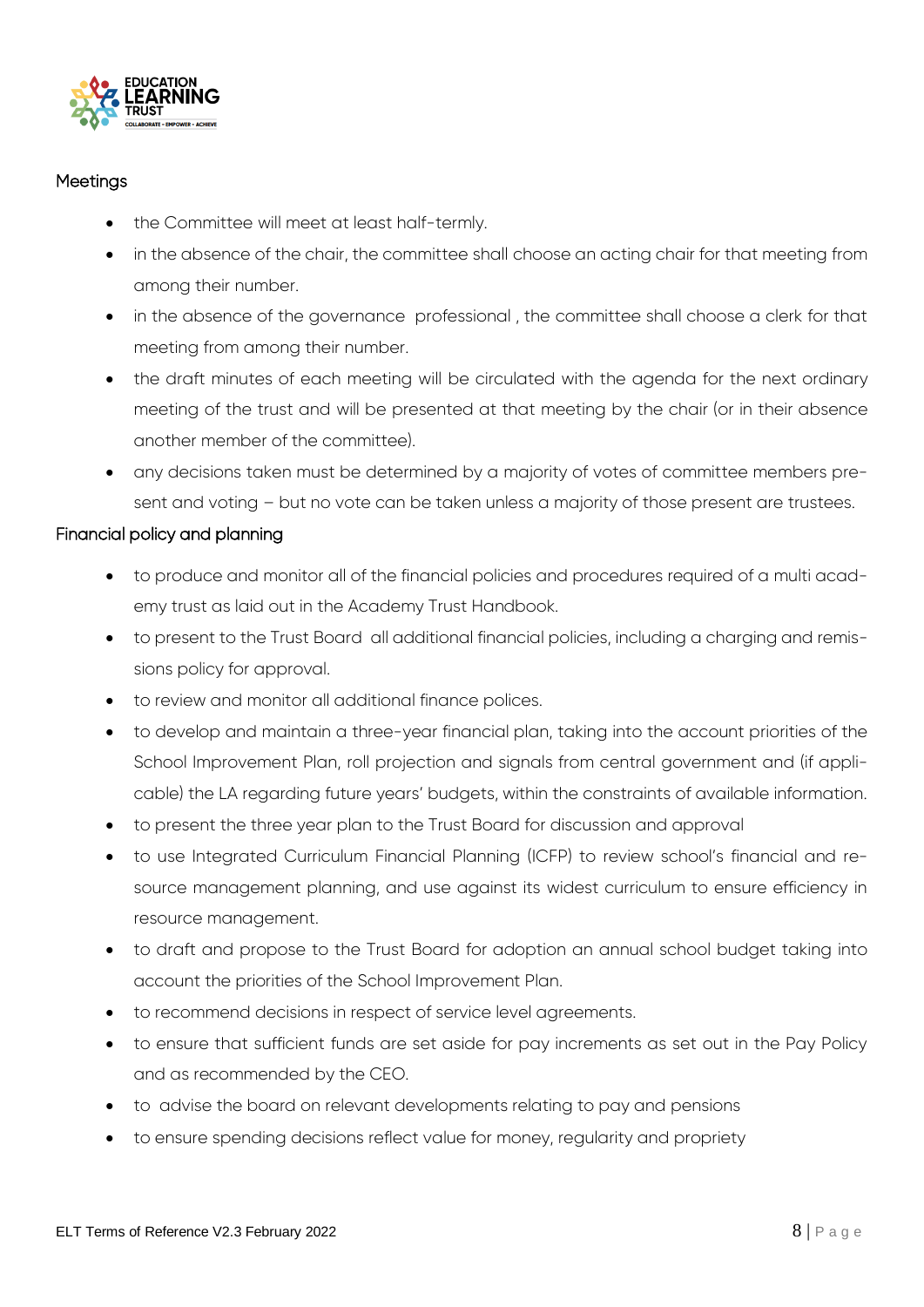

#### Financial Monitoring

- to monitor the income and expenditure throughout the year of all delegated and devolved funds against the annual budget plan.
- to receive at least termly budget monitoring reports from the individual schools.
- to report back to each meeting of the trust and to alert them of potential problems or significant anomalies at an early date.
- to meet with other committees and provide them with the information they need to perform their duties.
- to advise the trust Board on any budgetary adjustments that will from time to time be necessary in response to the evolving requirements of the School or Trust
- to prepare the Trustees Report to form part of the Statutory Accounts of the Trust and for filing in accordance with Companies Act and Charity Law requirements.
- to present the Trustees Report for approval by the Trust Board
- to present auditors' reports to the Trust Board and a draft action plan as appropriate in response to audit findings for the Trust Board's approval
- to provide feedback on actions relating to the auditor's report to ensure all trustees are fully informed of progress
- to recommend to the members the appointment or reappointment of the auditors
- to review the Trust's banking arrangements at least every five years to be approved by Trust board
- to set out and approve the Trust's banking mandates and authorisation levels to be approved by the Trust Board
- to develop a treasury management and investment policy to be approved by the Trust Board
- to review all revenue and capital expenditure plans and projects in relation to premises, maintenance, infrastructure and IT and ensure the Trust Board is fully equipped to ratify decisions
- to monitor and review grant applications and funding
- to approve the trust insurance arrangements
- to set out and approve levels of authorisation required for purchasing
- to circulate SRMA reports to the Trust Board for discussion.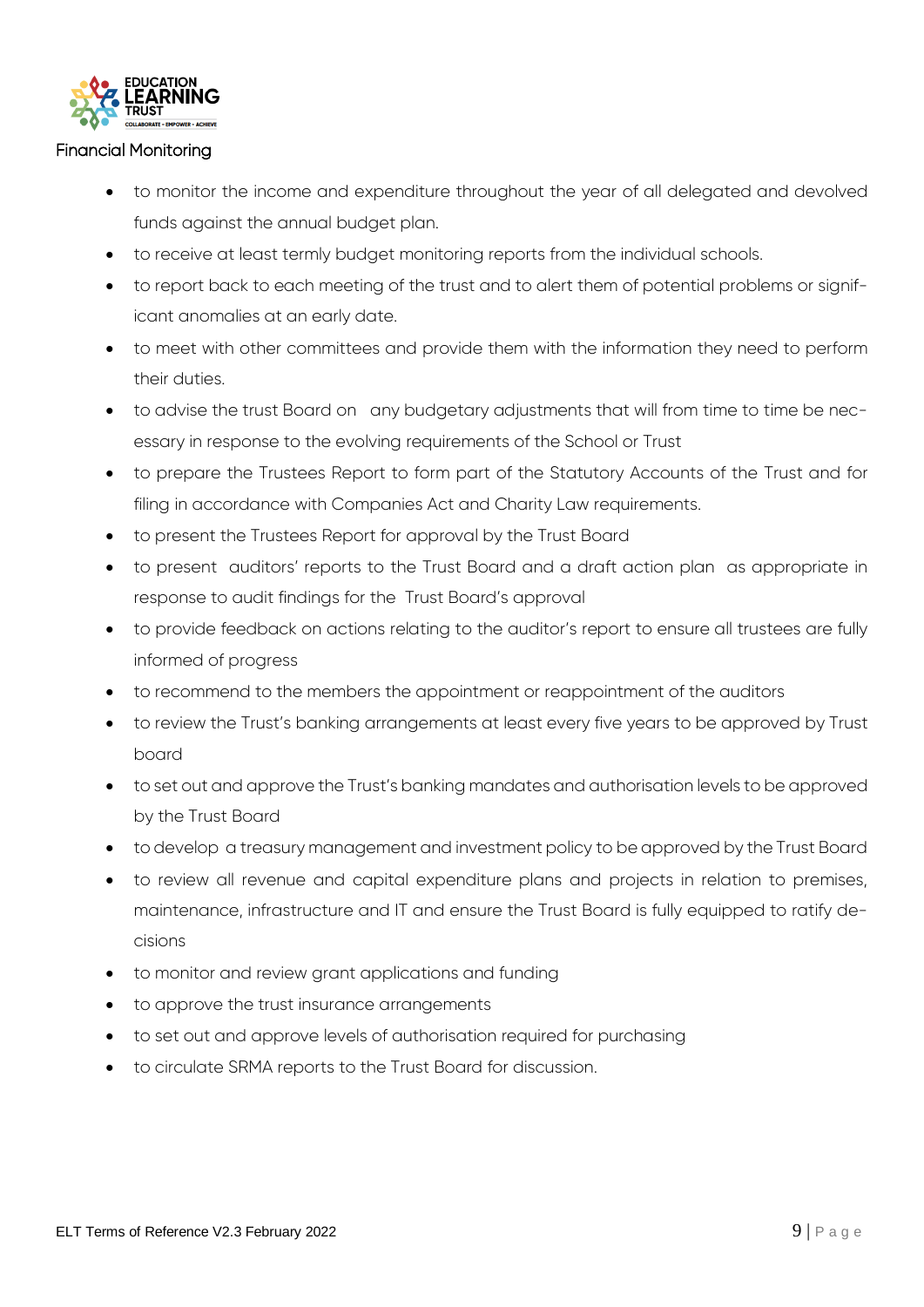

## Premises

- to provide support and guidance for the trust and the CEO/headteachers on all matters relating to the maintenance and development of the premises and grounds, including Health and Safety.
- to ensure that an annual inspection of the premises and grounds takes place, conducted by the LA and a report is received identifying any issues.
- to inform the trust board of the report and set out a proposed order of priorities for maintenance and development, for the approval of the board.
- to arrange professional surveys and emergency work as necessary.
	- $\circ$  The CEO/DFO are authorised to commit expenditure without the prior approval of the committee in any emergency where delay would result in further damage or present a risk to the health and safety of pupils or staff. In this event, the CEO/DFO would normally be expected to consult the committee chair at the earliest opportunity.
- to establish and keep under review an Accessibility Plan and a Building Development Plan and present to the Trust Board for approval.
- to review and monitor a Health and Safety policy and present to the Trust Board for approval.
- to ensure that the trust body's responsibilities regarding litter, refuse and dog excrement are discharged according to Section 89 of the Environmental Protection Act 1990, so far as is practicable.

# **Staffing**

- to establish the annual and longer-term salary budgets and other costs relating to personnel, e.g. training.
- to liaise with the CEO , the Trust Board with regard to processes and remuneration costs of staff redundancies
- to establish the annual and longer-term salary budgets and other costs relating to personnel, e.g. training.
- to be responsible for the administration of the pay policy

# Risk

- take responsibility for managing risk by maintaining a comprehensive risk register. The relevant section on the register should be passed to each subcommittee for review at their respective meetings. The full risk register should be approved and signed off annually by the full board.
- to develop and continually monitor the effectiveness of a business continuity plan and to periodically test the underlying assumptions of the plan.
- to report on the effectiveness of a business continuity plan to the trust board Other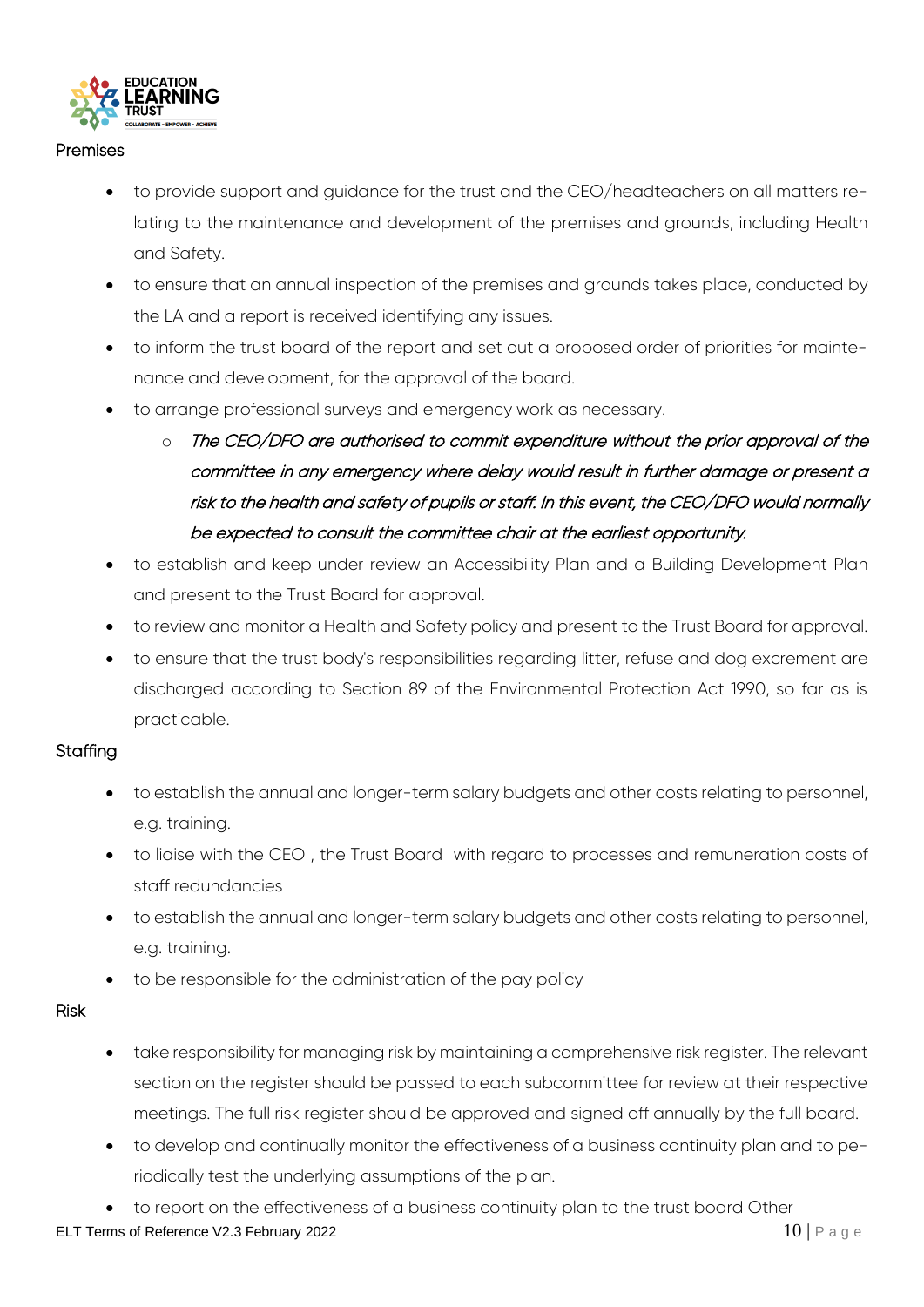

- advise the Board on the appointment of a governance professional service for the Trust and it's schools.
- provide or source services relating to Company Secretarial matters including Legal Compliance and ESFA requirements.
- develop an IT Strategy for the trust to be approved at board level.
- develop and advise the Board on a format for standardised reporting of KPIs.
- as the Trust grows develop a model for Internal Audit and review to recommend to the board.
- monitor procedures in place to ensure compliance with GDPR across the Trust. Update the board as required.
- obtain outside legal or independent professional advice and such advisors may attend meetings as necessary.
- to review annually the sub committees own performance ,constitution and terms of reference the terms of reference.

# Terms of reference for the Standards & Curriculum Committee

## General Terms

- to act on matters delegated by the full trust board.
- to liaise and consult with other committees where necessary.
- to contribute to the School Improvement Plan.
- to consider safeguarding and equalities implications when undertaking all committee functions.
- To review the Risk register for all areas of responsibility on termly basis

## Constitution

- the membership will consist of:
- the chair or vice chair of the trust board
- the Trust CEO
- at least two Trustees

Other parties may be invited to attend all or part of the meeting as appropriate.

### **Meetings**

- the Committee will meet at least one a term.
- in the absence of the chair, the committee shall choose an acting chair for that meeting from among their number.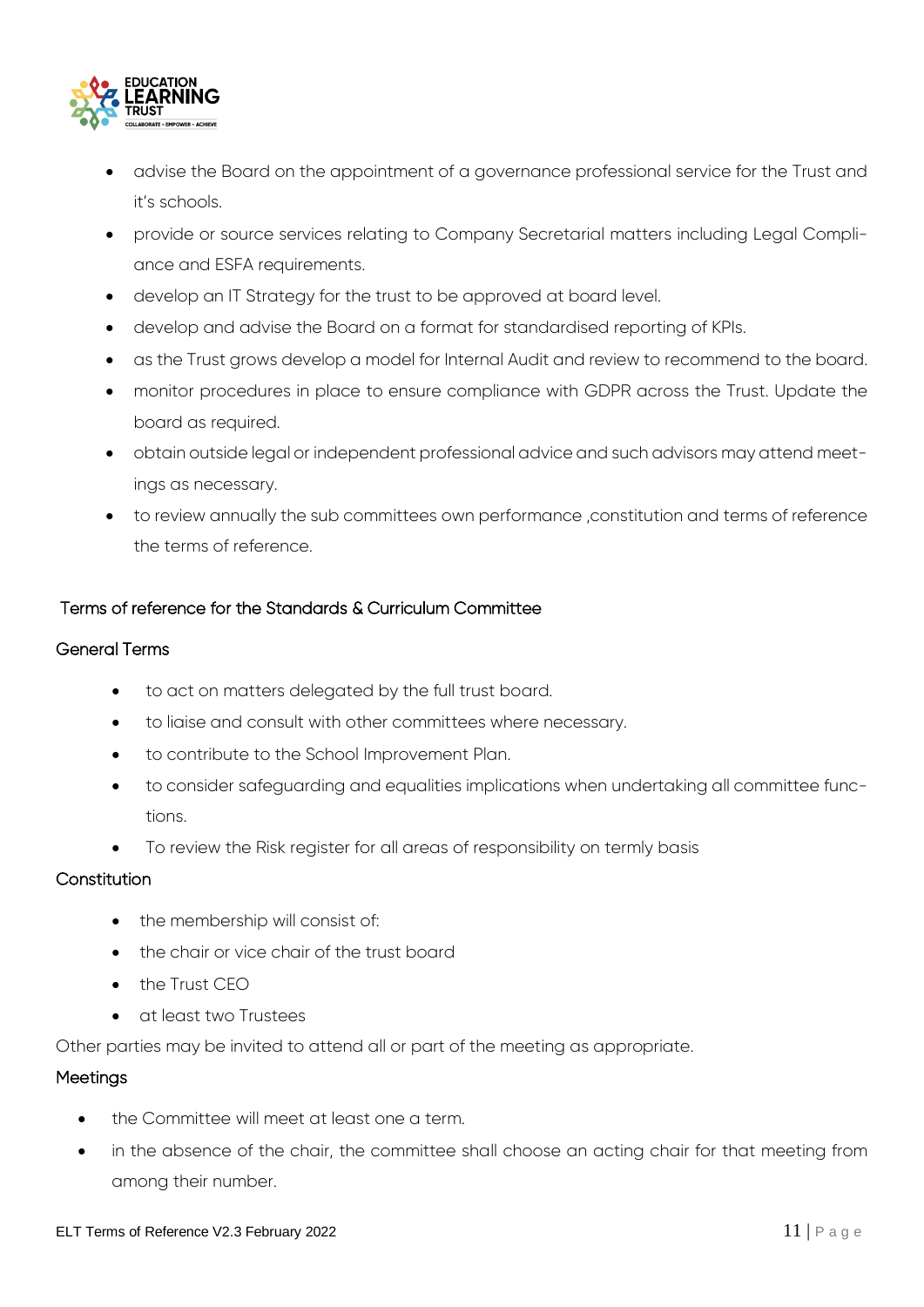

- in the absence of the governance professional , the committee shall choose a clerk for that meeting from among their number.
- the draft minutes of each meeting will be circulated with the agenda for the next ordinary meeting of the trust and will be presented at that meeting by the chair (or in their absence another member of the committee).
- any decisions taken must be determined by a majority of votes of committee members present and voting – but no vote can be taken unless a majority of those present are trustees.

# Standards & Performance

- identify any areas of concern in respect of standards and performance in any school and to ensure that an action plan is created and implemented with the CEO.
- ensure that the Trust's curriculum is balanced and meets the needs of all children/young people.
- scrutinise and review relevant Trust policies for recommendation to the Trust Board.
- ensure that effective processes are in place for the quality assurance of teaching and learning, the curriculum, inclusion and the sharing of good practice across the Trust.
- monitor the quality of education in primary and secondary academies.
- support the CEO in the creation, implementation and monitoring of the Trust's school improvement plan and any post-Ofsted action plan.
- advise the Trust Board with respect to targets for pupil/student achievement across the Trust.
- monitor Careers Education across the Trust and review post-16 destinations against Gatsby Benchmarks and national data.
- monitor appraisal processes across the Trust to ensure they are equitable and robust.
- ensure that effective arrangements are in place across the Trust for pupil/student support and representation, for monitoring attendance and for behaviour management.
- review and challenge progress of the Trust against its strategic objectives and KPIs.
- to review annually the sub committees own performance ,constitution and terms of reference the terms of reference.

## Terms of reference for the Leadership and Succession Planning Committee General Terms

- To provide strategic direction by advising on strategic and operational issues which affect leadership and governance, staff performance and recruitment ensuring that succession planning contributes to the long -term success of the Trust.
- To review the risk register for all areas of responsibility on termly basis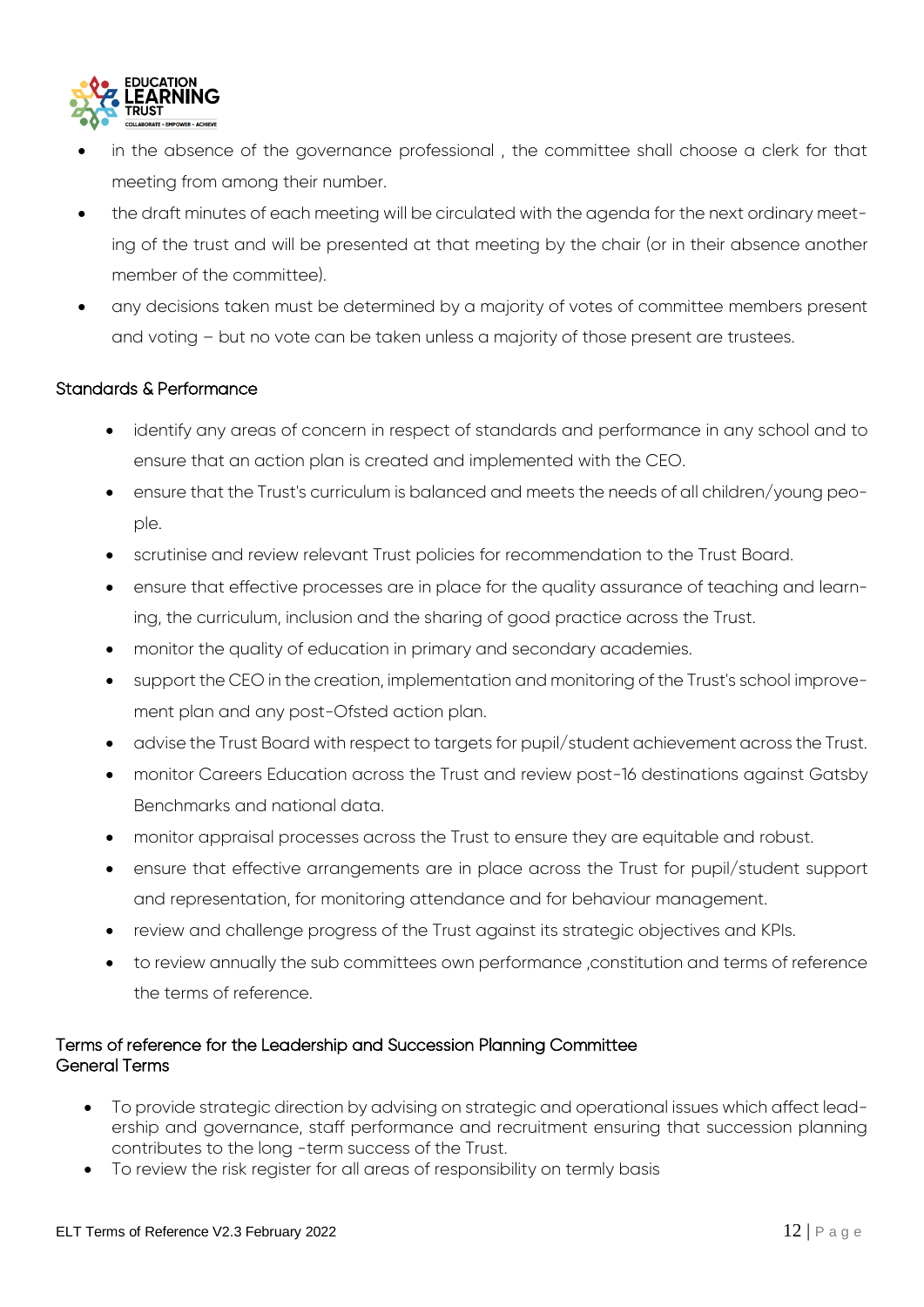

# **Constitution**

- the membership will consist of:
- the chair or vice chair of the trust board
- $\bullet$  the Trust CEO
- **•** three Trustees

Other parties may be invited to attend all or part of the meeting as appropriate. The committee will be supported by the governance professional.

# **Meetings**

- the Committee will meet at least once a term
- in the absence of the chair, the committee shall choose an acting chair for that meeting from among their number.
- in the absence of the governance professional the committee shall choose a clerk for that meeting from among their number.
- the draft minutes of each meeting will be circulated with the agenda for the next ordinary meeting of the trust and will be presented at that meeting by the chair (or in their absence another member of the committee).
- any decisions taken must be determined by a majority of votes of committee members present and voting – The Chair will have a casting vote in the event of a tie.
- minutes of the committee's meetings will be shared with the board and made available to the public.

# Duties and Responsibilities **Governance**

- advising on the governance structure throughout the Trust
- to ensure that there is a succession plan for Trustees, Governors and Senior Leaders to ensure that the Trust has the right personnel to deliver and plan for current and future needs
- to monitor the quality of leadership
- to oversee the development of governance throughout the Trust to ensure there is robust and consistent practice.
- to develop a schedule of work to ensure that the Trust Board and its Committees including Academy Governing Boards, effectively delivers its statutory responsibilities and core functions.

# **Staffing**

 to ensure that the Trust is staffed sufficiently for the fulfilment of the Trust Growth plan and the effective operation of the Trust.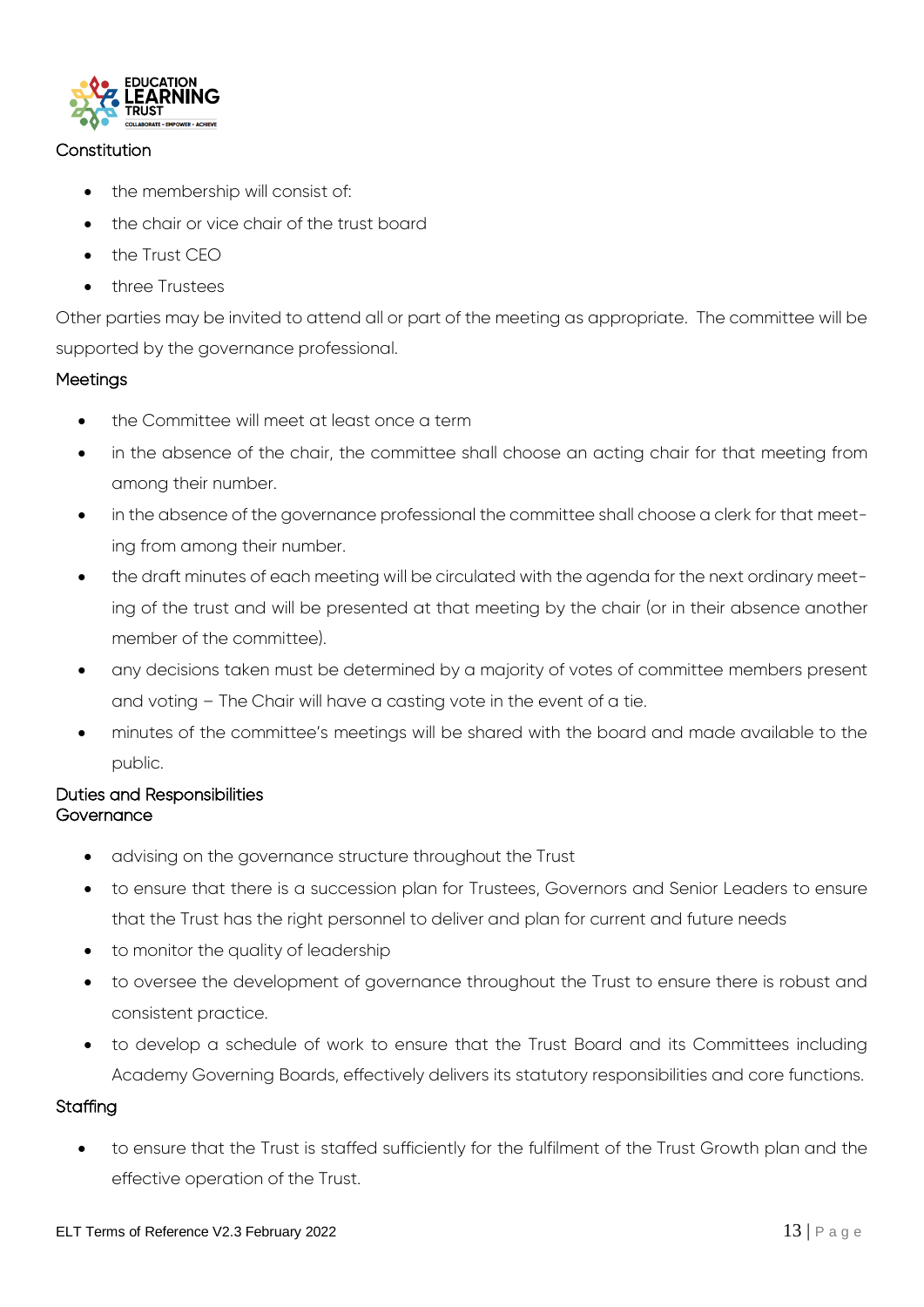

- to establish and oversee the operation of the Trust's Appraisal Policy including the arrangements and operation of the Trust's appraisal procedures for the CEO/Headteachers.
- to ensure that staffing procedures (including recruitment procedures) follow equalities legislation.
- to annually review procedures for dealing with staff discipline and grievances and make recommendations to the trust for approval.
- to monitor approved procedures for staff discipline and grievance and ensure that staff are kept informed of these.
- to recommend to the trust body staff selection procedures, ensuring that they conform with safer recruitment practice, and to review these procedures as necessary.
- in consultation with the CEO to oversee any process leading to staff reductions.
- to review annually the sub committees own performance ,constitution and terms of reference the terms of reference.

# Terms of reference for the Remuneration sub committee General Terms

- to act on matters delegated by the full trust board,
- to liaise and consult with other committees where necessary.
- to consider safeguarding and equalities implications when undertaking all committee functions.
- to establish transparent procedures for developing and implementing policy on pay and employee conditions
- To review the risk register for all areas of responsibility on termly basis

# **Constitution**

The membership will consist of:

- the chair or vice chair of the trust board.
- the chair of each committee of the Trust Board.
- a quorum of three will be required.
- the Chair of the Trust Board should not be chair of this committee.
- the governance professional should be in attendance at all meetings.

Other parties may be invited to attend all or part of the meeting as appropriate.

### **Meetings**

- the Committee will meet at least twice a year or as requested by the Trust Board.
- in the absence of the chair, the committee shall choose an acting chair for that meeting from among their number.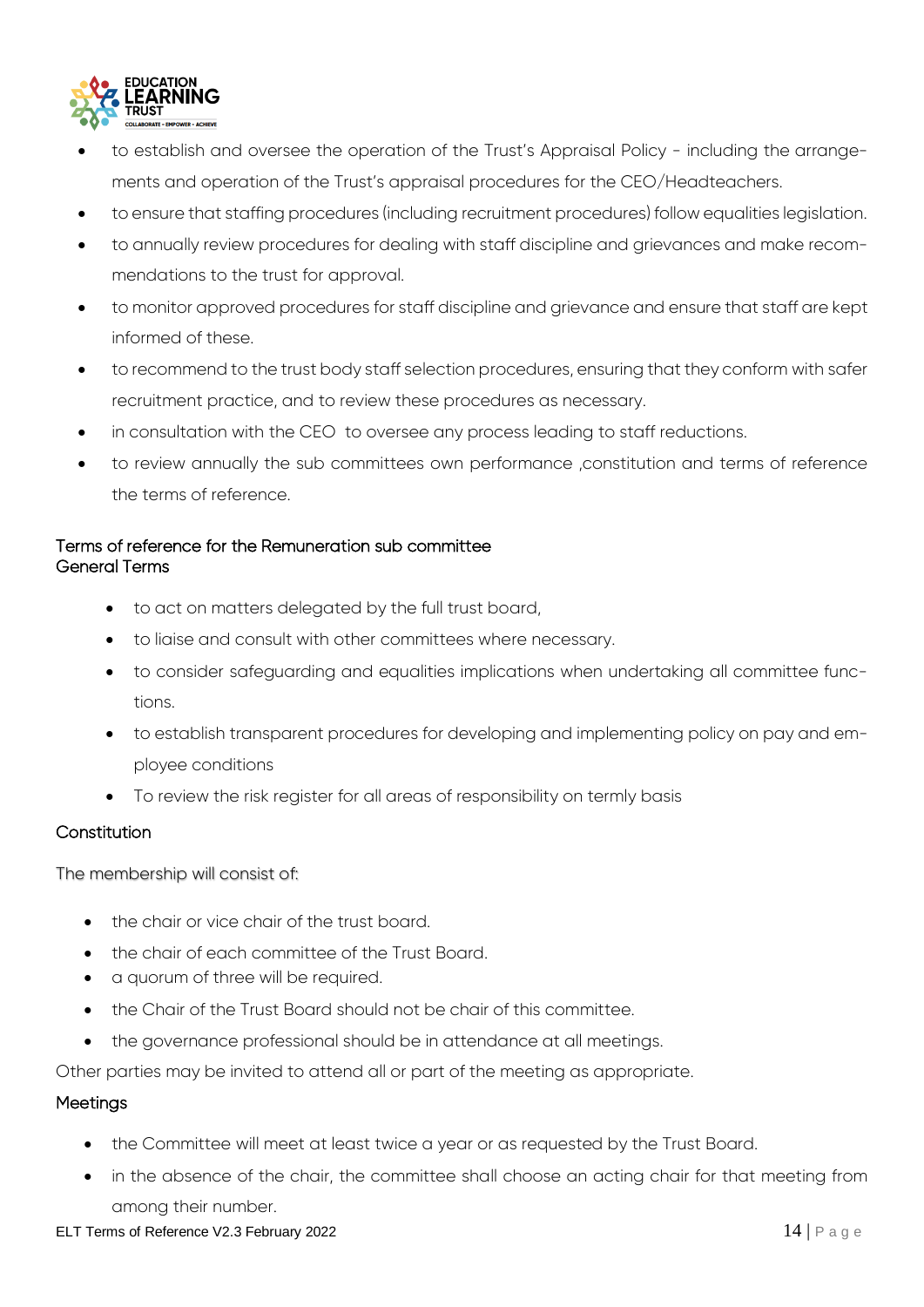

- in the absence of the governance professional the committee shall choose a clerk for that meeting from among their number.
- the draft minutes of each meeting will be circulated with the agenda for the next ordinary meeting of the trust and will be presented at that meeting by the chair (or in their absence another member of the committee).
- any decisions taken must be determined by a majority of votes of committee members present and voting – but no vote can be taken unless a majority of those present are trustees.
- duties and responsibilities.
- to establish a Trust wide Pay Policy for all categories of staff in accordance with all statutory and contractual legislation.
- to be responsible for the review of the Pay Policy.
- to ensure a consistent approach to appraisal and benchmarking of proposed pay awards.
- to submit an annual benchmark review of senior pay to the board, this should include; basic salary, pension provision and contractual terms and conditions.
- to provide documentation in order to justify decisions on pay awards.
- to engage third party professional advice and support when relevant.
- to advise the Trust Board on when the pay policy needs to be reviewed and revised.
- to review annually the sub committees own performance ,constitution and terms of reference.

# This document will be reviewed annually.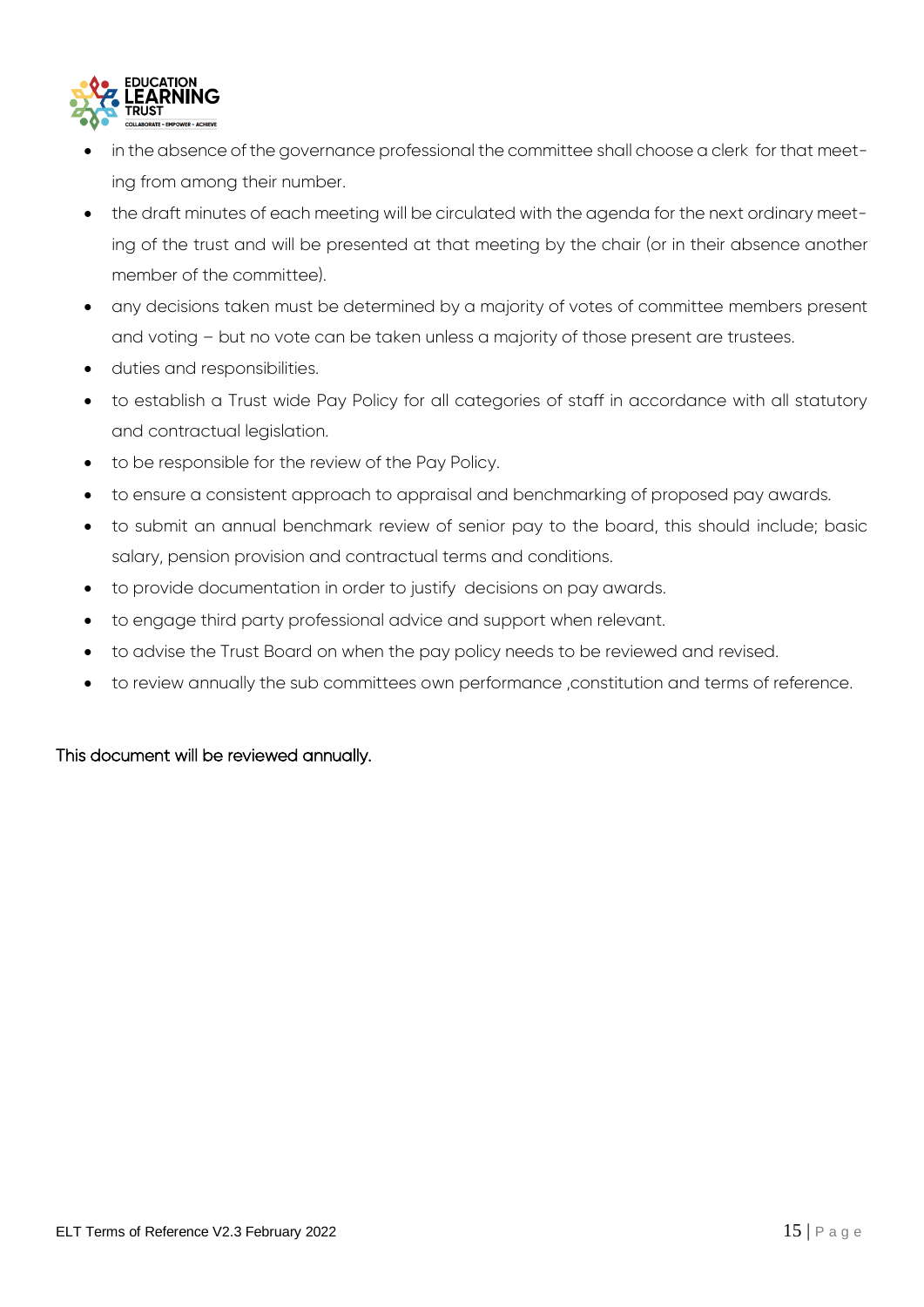

## Annex 1 – Appointment and Removal of Governors

## Staff governors

The Trustees shall invite nominations from all staff employed under a contract of employment or a contract for services or otherwise engaged to provide services to the School and, where there are any contested posts, shall hold an election by a secret ballot.

All arrangements for the calling and the conduct of the election and resolution of questions as to whether any person is an eligible candidate shall be determined by the Trustees. The Trustees may delegate the running of the election to the AGB.

#### Parent governors

Parent governors of the AGB shall be elected by parents of registered pupils at the School. He or she must be a parent of, or have parental responsibility for, a pupil at the School at the time when he or she is elected.

The Trustees shall make all necessary arrangements for, and determine all other matters relating to, an election of the parent governors. The Trustees may delegate the running of the election to the AGB.

Where a vacancy for a parent governor is required to be filled by election, the Trustees shall take such steps as are reasonably practical to secure that every person who is known to them to be a parent of a registered pupil at the School is informed of the vacancy and that it is required to be filled by election, informed that he is entitled to stand as a candidate, and vote at the election, and given an opportunity to do so.

Any election of persons who are to be the parent governors, which is contested, shall be held by secret ballot. The arrangements made for the election of the parent governors shall provide for every person who is entitled to vote in the election to have an opportunity to do so by electronic means, post or, if he prefers, by having his ballot paper returned to the School by a registered pupil at the School.

Where the number of parents standing for election is less than the number of vacancies, the Trustees may appoint a person who is the parent of a registered pupil at the School or, where it is not reasonably practical to do so, a person who is the parent of a registered pupil of another School run by the Trust.

### Co-opted governors

Co-opted governors of the AGB shall be appointed by the Trustees. He or she must be:

- a person who lives or works in the community served by the School; or
- a person who, in the opinion of the Trustees, has the necessary skills set and is committed to the government and success of the School.

#### General Principles

Where a Governor has been appointed by the AGB, but not yet approved by the Board of Directors they shall, until the first meeting of the Board of Directors, be considered as full Governors.

## Term of office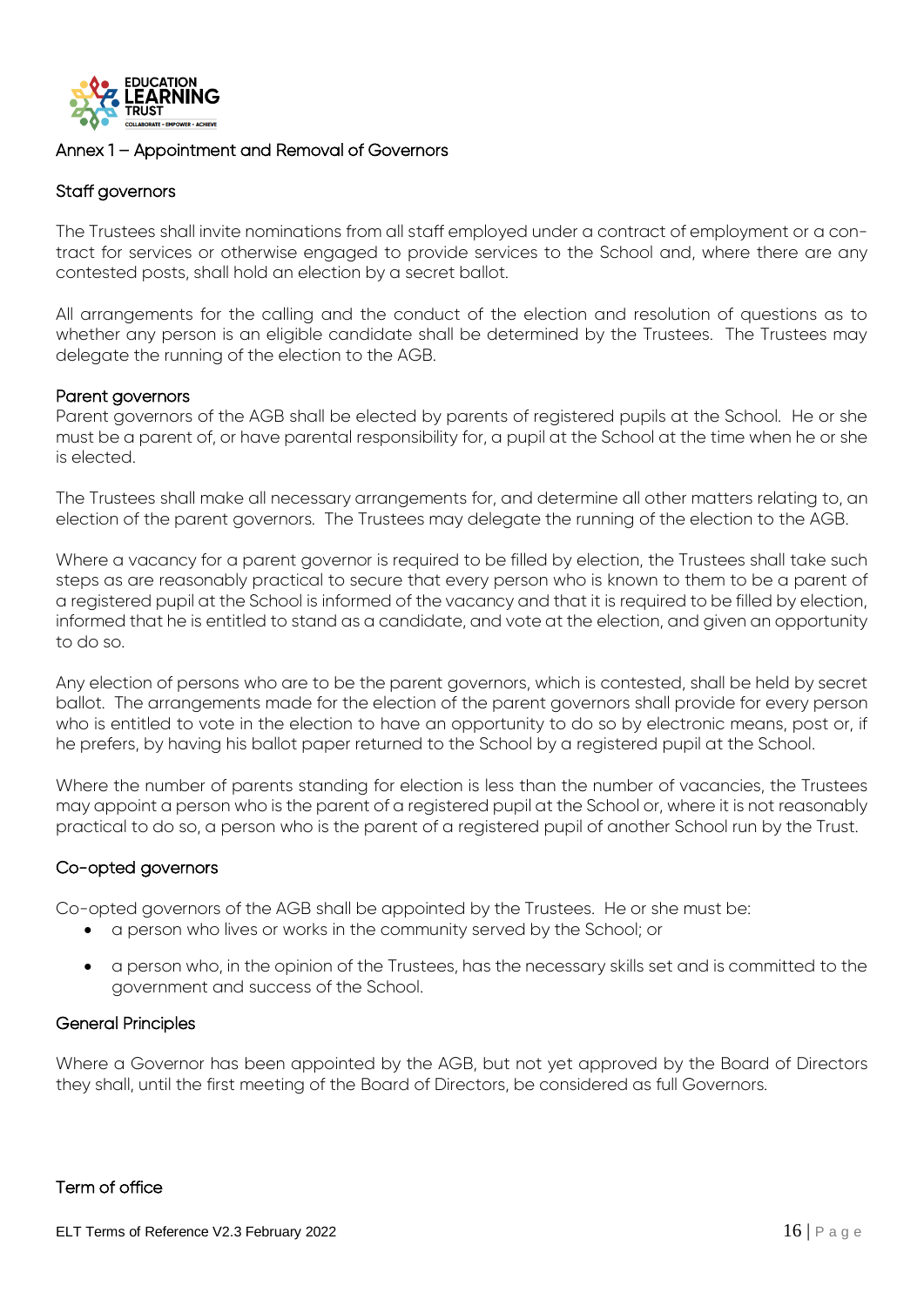

The term of office for any governor shall be 4 years, save for the Headteacher of the School (as applicable) who shall remain a governor until he or she ceases to work at the School. Subject to remaining eligible to be a particular type of governor, any person may be re-appointed or re-elected to the AGB.

## Resignation and removal

A person serving on the AGB shall cease to hold office if:

- he resigns his office by giving notice in writing to the governance professional of the AGB;
- the Headteacher or a staff governor ceases to work at the School;
- the Trustees terminate the appointment of a governor whose presence or conduct is deemed

by the Trustees, at their sole discretion, not to be in the best interests of the Trust or the School.

For the avoidance of doubt, a parent governor shall not automatically cease to hold office solely by reason of their child ceasing to be a pupil at the school.

### Disqualification of governors of the AGB

A person shall be disqualified from serving on the AGB if he would not be able to serve as a Trustee in accordance with Articles 68-80 of the Articles.

#### Appointment and removal of Chair and Vice Chair

The Chair and Vice Chair of the AGB shall be appointed by the Trustees and may be removed from office by the Trustees at any time.

The term of office of the Chair and Vice Chair shall be one year. Subject to remaining eligible to be a governor, any governor may be re-appointed as Chair or Vice Chair of the AGB.

A Trustee cannot be a Chair of Governors of an AGB unless the Trustees are providing an interim A

The Chair and Vice Chair may at any time resign his office by giving notice in writing to the Trustees.

### The Chair or Vice Chair shall cease to hold office if:

- he ceases to serve on the AGB;
- he is employed by the Trust whether or not at the School; or
- in the case of the Vice Chair, he is appointed to fill a vacancy in the office of the Chair.

Where the Chair is absent from any meeting or there is at the time a vacancy in the office of the Chair, the Vice Chair shall act as the chair for the purposes of the meeting. Where the Vice Chair is also absent from the meeting or there is at the time a vacancy in the office of Vice Chair, the governors of the AGB shall elect one of their number to act as chair for the purposes of that meeting.

### **Committees**

Subject to the prior agreement of the Trustees, the AGB may establish subcommittees who may include individuals who are not members of the AGB, provided that such individuals are in a minority.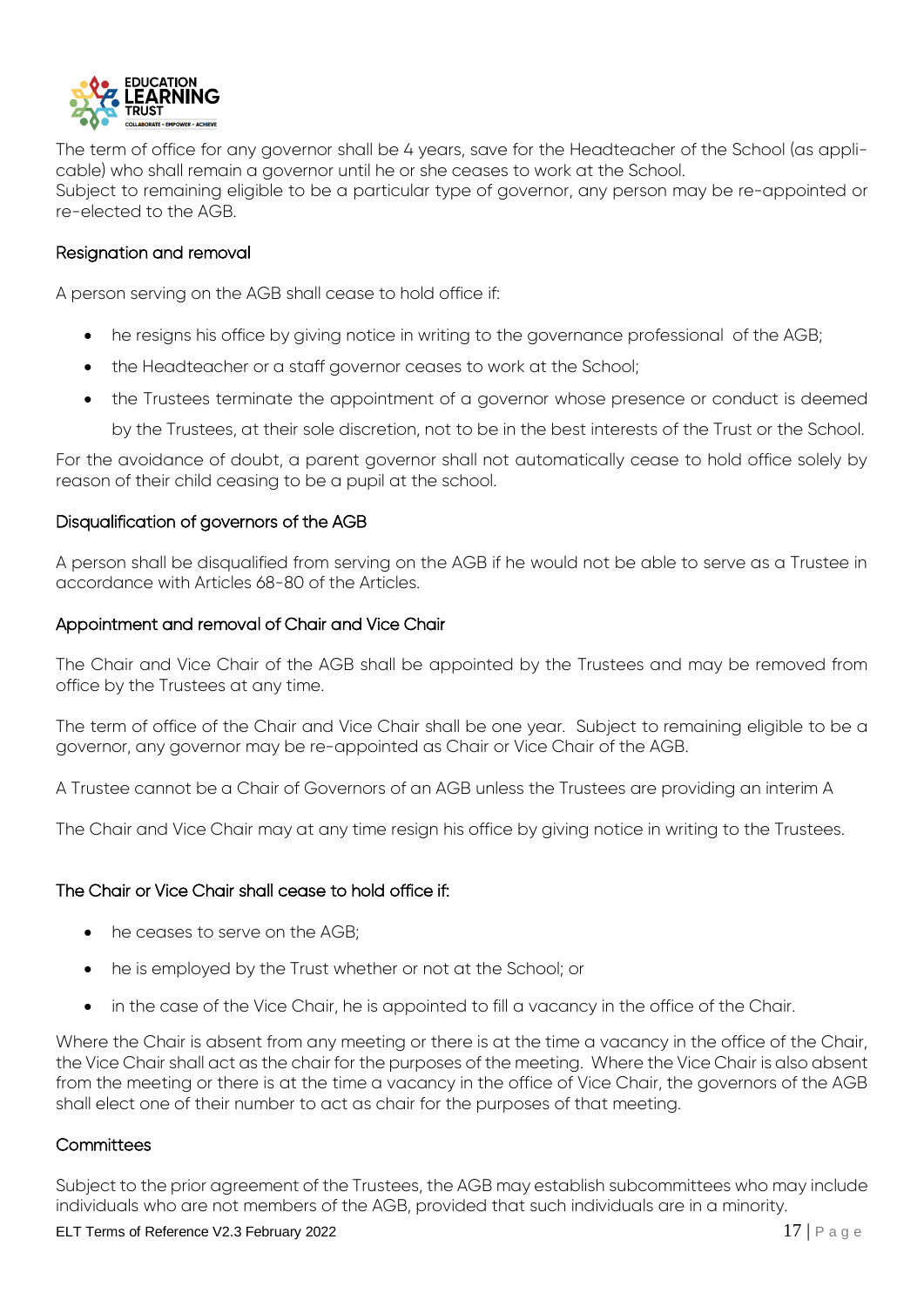

The AGB may delegate to a subcommittee or any person serving on the AGB subcommittee, the Headteacher or any other holder of an executive office, such of their powers or functions as they consider desirable. Any such delegation may be made subject to any conditions either the Trustees or the AGB may impose and may be revoked or altered. The person or subcommittee shall report to the AGB in respect of any action taken or decision made with respect to the exercise of that power or function at the meeting of the AGB immediately following the taking of the action or the making of the decision.

Subject to the prior agreement of the Trustees, the AGB may appoint Associate Governors for a specific role/remit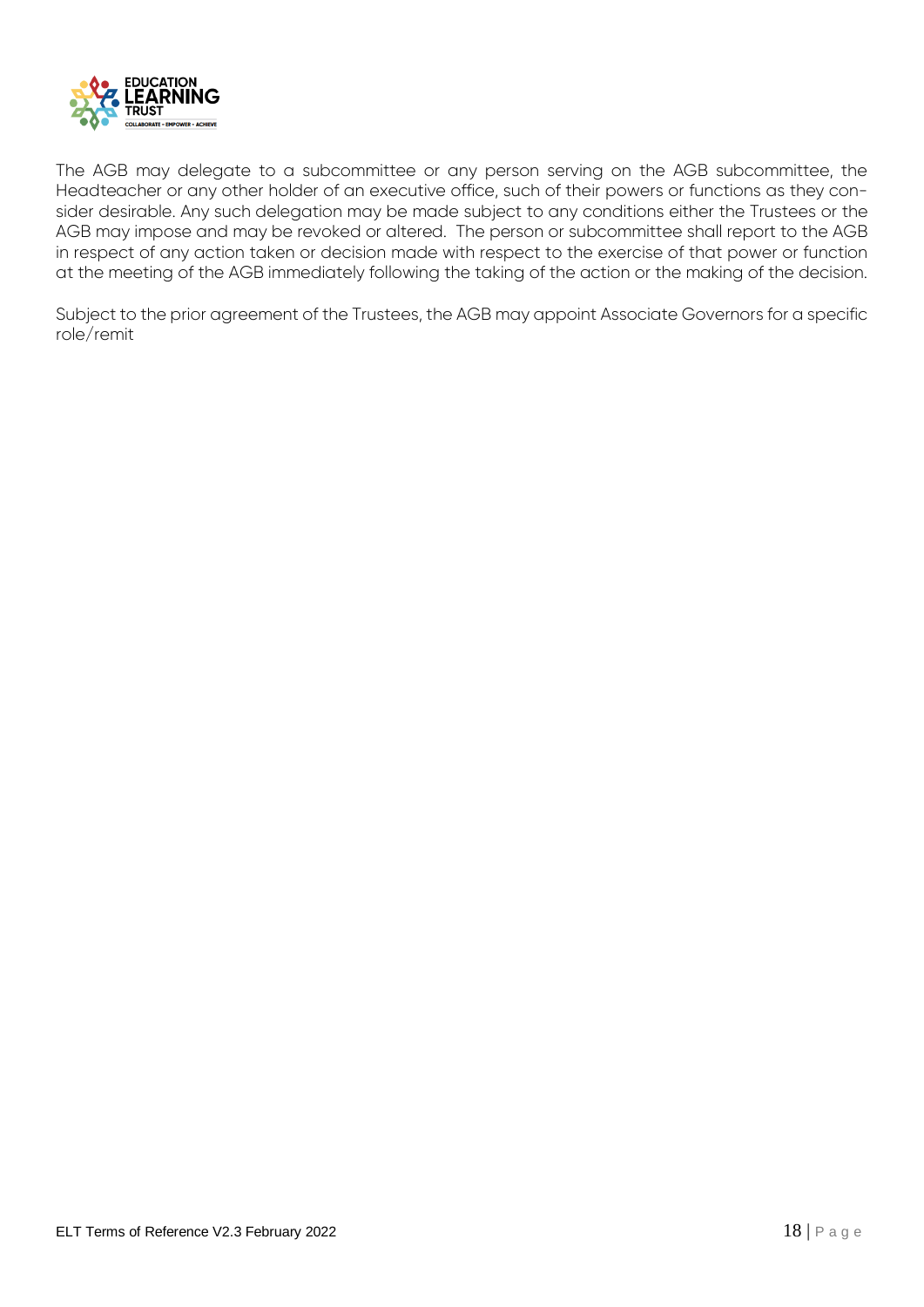

## Annex 2 – Proceedings of the AGB

## **Meetings**

The AGB shall meet at least once in every term and shall hold such other meetings as may be necessary.

Meetings of the AGB shall be convened by the governance professional to the AGB, who shall send the governors written notice of the meeting and a copy of the agenda at least seven clear days in advance of the meeting. Where there are matters demanding urgent consideration, the Chair or, in their absence, the Vice-Chair, may waive the need for seven days' notice of the meeting and substitute such notice as he thinks fit.

Any governor shall be able to participate in meetings of the governors by telephone or video conference provided that he has given reasonable notice to the governance professional of the AGB and that the governors have access to the appropriate equipment.

The convening of a meeting and the proceedings conducted thereat shall not be invalidated by reason of any individual not having received written notice of the meeting or a copy of the agenda thereof or any defect in the election, appointment or nomination of any person serving on the AGB.

## **Quorum**

The quorum for a meeting of the AGB, and any vote on any matter at such a meeting, shall be any three of the governors of the AGB, or, where greater, any one third (rounded up to a whole number) of the total number of governors of the AGB at the date of the meeting, which must include at least one governor appointed by the Trust.

### Voting

Every matter to be decided at a meeting of the AGB shall be determined by a majority of the votes of the governors present and entitled to vote on the matter. Every governor shall have one vote. Where there is an equal division of votes, the Chair of the meeting shall have the casting vote. A governor may not vote by proxy.

Any governor who is also an employee of the Trust shall withdraw from that part of any meeting of the AGB at which his remuneration, conditions of service, promotion, conduct, suspension, dismissal or retirement are to be considered.

A resolution in writing, signed by all the governors shall be valid and effective as if it had been passed at a meeting of the governors duly convened and held. Such a resolution may consist of several documents in the same form, each signed by one or more of the governors.

### Conflicts of Interest

Any governor who has or may have any direct or indirect duty or personal interest (including but not limited to any Personal Financial Interest (as defined below)) which conflicts or may conflict with his duties as a governor of the AGB shall disclose that fact to the AGB as soon as he becomes aware of it. A person must absent themselves from any discussions of the AGB in which it is possible that a conflict will arise between his duty to act solely in the interests of the School and any duty or personal interest (including but not limited to any Personal Financial Interest).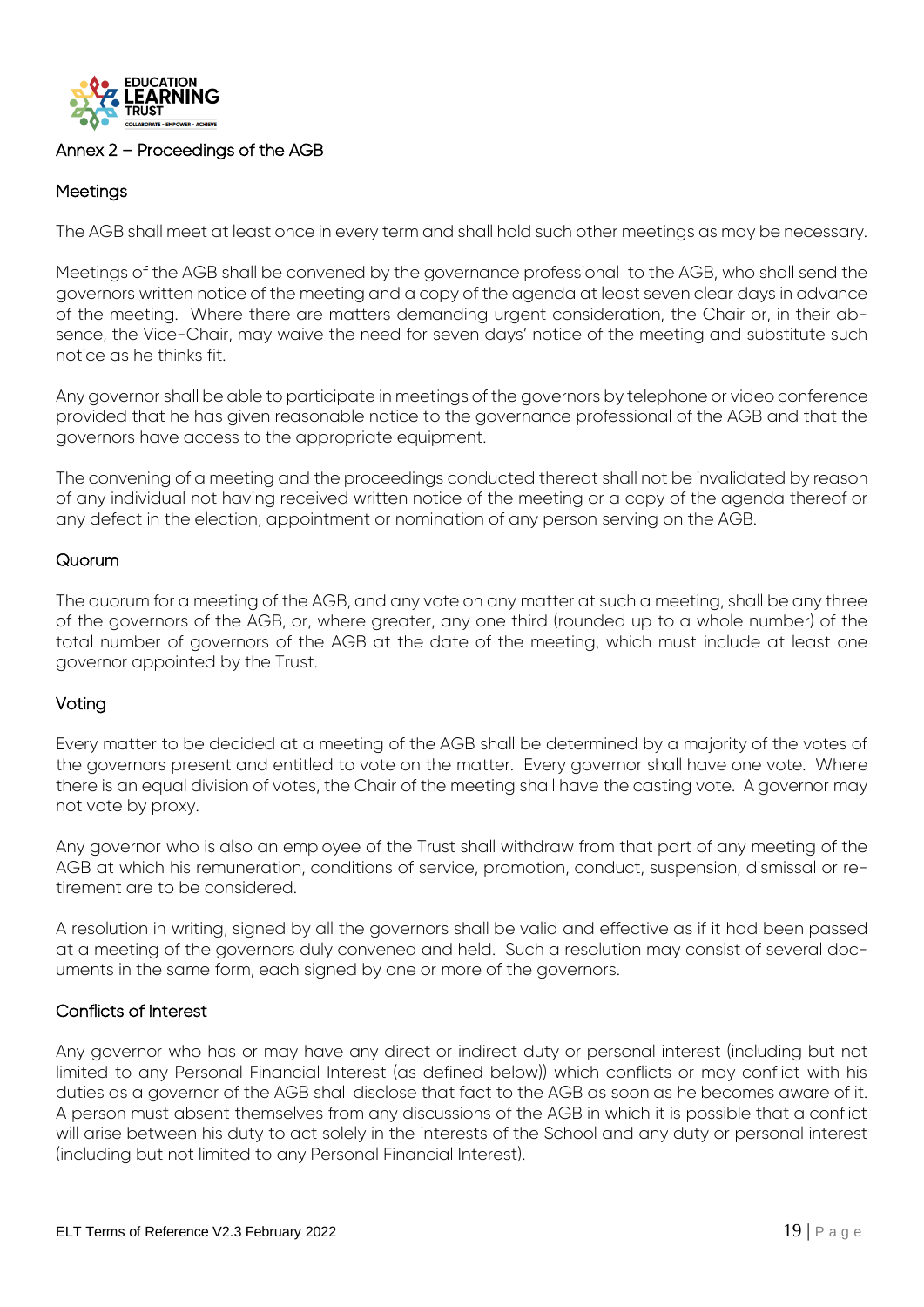

A governor of the AGB has a Personal Financial Interest if he, or any child, stepchild, parent, grandchild, grandparent, brother, sister or spouse of the governor or any person living with the governor as their partner, is in the employment of the Trust or is in receipt of remuneration or the provision of any other benefit directly from the Trust or in some other way is linked to the Trust or the School.

### Minutes of meetings

At every meeting of the AGB the minutes of the last meeting shall be taken as the first agenda item after any apologies and, if agreed to be accurate, shall be signed as a true record.

The governance professional to the AGB shall ensure that a copy of the agenda for every meeting of the governors, the draft minutes of every such meeting (if they have been approved by the Chair of that meeting), the signed minutes of every such meeting and any report, document or other paper considered at any such meeting are, as soon as is reasonably practicable, made available to the governance professional of the Trustees.

# Annex 3 The CEO

The CEO will:

- Develop and facilitate the Trust in accordance with the Trust Board's and Academies stated aims, objectives and values
- Develop and implement effective operational structures and systems that allow the Trust and its constituent academies to achieve excellence
- Take responsibility for the annual Improvement and Business Plan and key documents such as the Trust's longer term strategic plan, its self-evaluation and improvement plans of the Academies; and in particular lead the growth and sustainability of the Trust, considering the local demographic and political climate.
- Together with the Trust Board ensure robust and appropriate proactive risk mitigation and management for the Trust and that the risk strategy is aligned to local academy risk strategies
- Develop a business model that responds to priorities for trust wide change ,based on analysis of effective business models and the needs of the external environment and the wider community
- Develop and maintain effective national and local partnerships
- Be proactive and drive the strategic priorities ensuring that the Trust strategic plan is fully aligned and in tune with the local academy plans
- Lead the appraisal process across the ELT to support the achievement of strategic priorities
- Lead & manage all operations through the agreed organisation structure and accountability matrix, as defined within the Scheme of Delegation and through the development, implementation and review of Trust level policies to achieve the Board's stated objectives
- Ensure the effective capture of all data to meet statutory and legislative standards
- Ensure the Trust's management and organisational structures are fit for purpose and facilitate continuous improvement
- Support the Chair of the Trustees in their strategic role of leading and supporting AGB chairs
- Ensure that there are clear quality assurance systems embedded across the Trust that drive consistency and improvement in performance